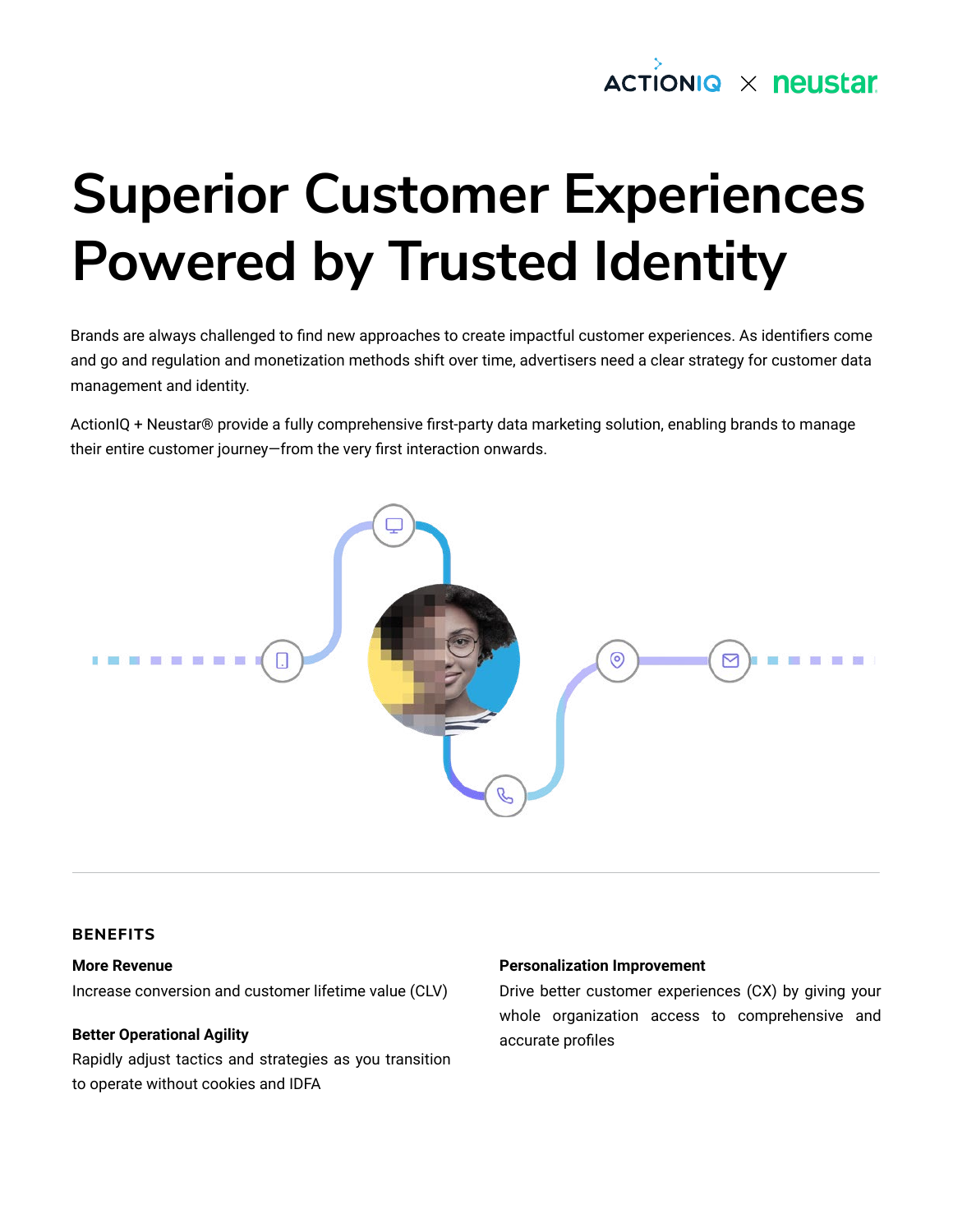# **ACTIONIQ X neustar**

# **WHY ACTIONIQ**

ActionIQ CDP powers a complete CX Hub approach:

- Proprietary InfiniteCompute technology powers unlimited data scale and complexity
- Single, self-service UI for complete customer intelligence
- Orchestrated omnichannel customer experiences
- #1 CDP in customer satisfaction

#### **WHY NEUSTAR**

Neustar's end-to-end identity management solution enables resolution of offline to online identifiers by connecting people, location, and devices:

- Over 250M individuals across 125M+ households compiled, verified, and enhanced with demographic, behavioral, financial, property, segmentation and geographic attributes
- Connect and augment online and offline data via a single identity infrastructure with linkages across the martech, data science, and CRM-technology worlds

## **BETTER TOGETHER**

- Obtain a complete and accurate profile across both unknown and known through a combined and comprehensive identity resolution solution
- Use a single solution to model, segment and activate across all owned and paid channels



# **HOW IT WORKS**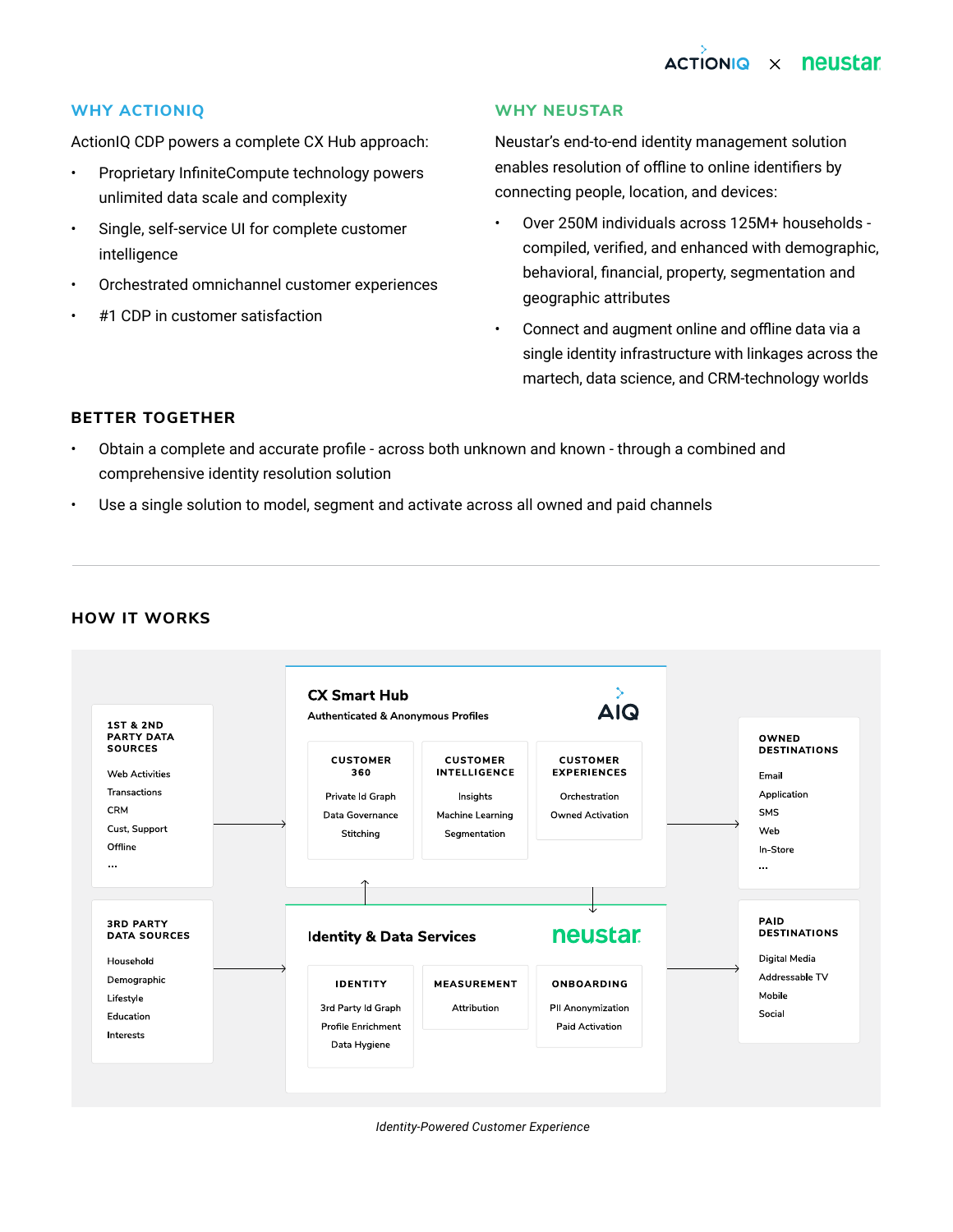

# **USE CASES -** ANONYMOUS

| <b>USE CASE</b>        |                                                                                                                                                            | <b>HOW IT WORKS</b>                                                                                                                                                                                                                                                                                                                                                                                                                                                                                                                                                                                                  |
|------------------------|------------------------------------------------------------------------------------------------------------------------------------------------------------|----------------------------------------------------------------------------------------------------------------------------------------------------------------------------------------------------------------------------------------------------------------------------------------------------------------------------------------------------------------------------------------------------------------------------------------------------------------------------------------------------------------------------------------------------------------------------------------------------------------------|
| $\overline{\bigcap}^0$ | <b>Prospecting</b><br>Attract new customers<br>while reducing acquisition<br>costs                                                                         | Find prospects sharing similar traits to your existing high LTV<br>$\bullet$<br>customers by running look-alike models in ActionIQ against 2nd<br>and 3rd party profiles enriched by Neustar.<br>The resulting audiences are used to extend advertising campaigns<br>$\bullet$<br>to look-alike prospects from ActionIQ to any paid media channel<br>integrated with Neustar, rather than spending ad dollars with<br>untargeted blast campaigns.                                                                                                                                                                    |
| $\left(\cdot\right)$   | <b>Retargeting</b><br>Grow revenue and increase<br>conversion                                                                                              | Identify users who interacted with your brand via owned properties<br>$\bullet$<br>(web or app) but did not convert<br>Retarget these users from ActionIQ via personalized, omni-channel<br>$\bullet$<br>journeys using Neustar paid media onboarding integration to drive<br>more conversions                                                                                                                                                                                                                                                                                                                       |
| $\mathscr{D}_+$        | <b>Enriching Anonymous</b><br><b>Profiles</b><br>Drive more insights,<br>better segmentation and<br>personalized CX across all<br>owned and paid channels. | Enhance first party anonymous profiles stored in ActionIQ using<br>$\bullet$<br>high quality 3rd party data-such as demographic or buying<br>preferences-from Neustar.                                                                                                                                                                                                                                                                                                                                                                                                                                               |
| $\mathbb{Z}_+$         | <b>Real-time Web</b><br><b>Personalization</b><br>Improve on-site customer<br>experience to grow revenue                                                   | Deploy the Neustar pixel on your owned properties for real-time<br>tracking of web visitors across unknown and known users<br>Use this collected information in ActionIQ and feed a web<br>$\bullet$<br>personalization engine to enable personalized experiences<br>Neustar is able to return segmentation data (non-PII) about visitors<br>$\bullet$<br>in real-time for use by your web personalization tool<br>Enable real-time journeys within ActionIQ, sending audience<br>$\bullet$<br>segments back into a web personalization platform, based on a<br>blend of behaviors, 3rd party enrichment, and models |